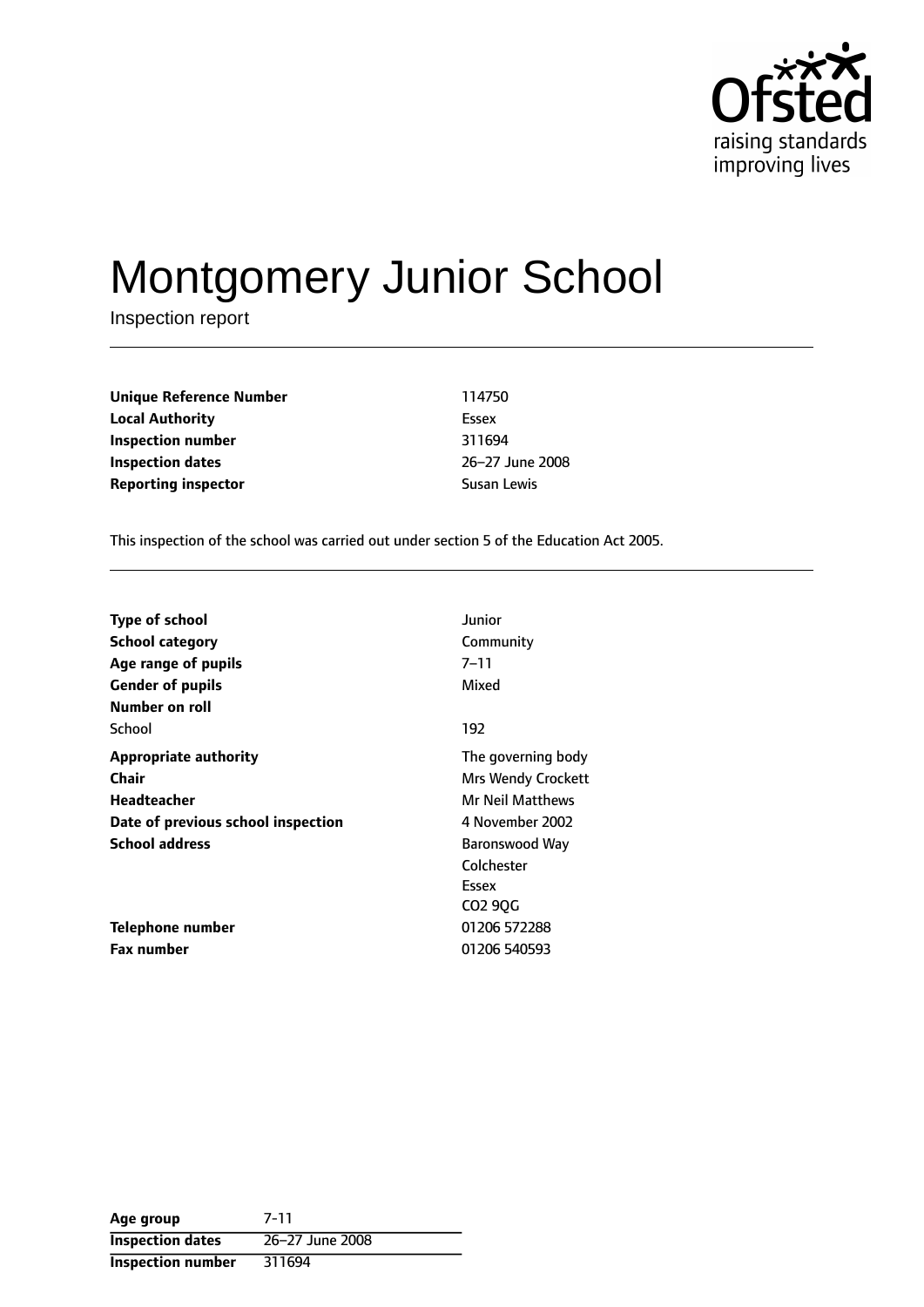.

© Crown copyright 2008

#### Website: www.ofsted.gov.uk

This document may be reproduced in whole or in part for non-commercial educational purposes, provided that the information quoted is reproduced without adaptation and the source and date of publication are stated.

Further copies of this report are obtainable from the school. Under the Education Act 2005, the school must provide a copy of this report free of charge to certain categories of people. A charge not exceeding the full cost of reproduction may be made for any other copies supplied.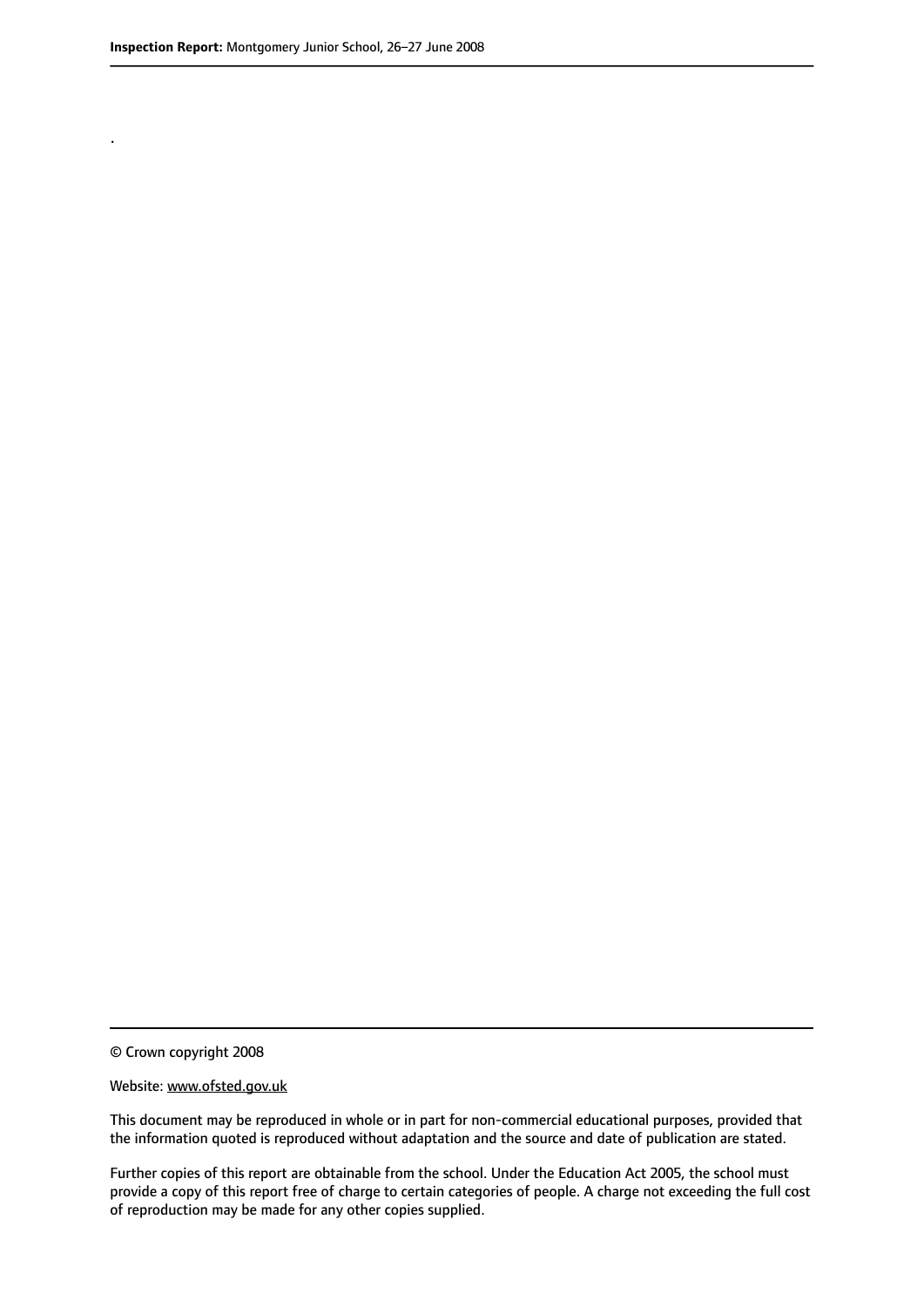# **Introduction**

The inspection was carried out by two Additional Inspectors.

## **Description of the school**

Montgomery is a smaller than average junior school. Nearly three-quarters of its pupils come from the Colchester Garrison and the proportion of pupils who join or leave the school part way through the taught year is very high. For example, only one-third of the current Year 6 pupils started Montgomery at the beginning of Year 3. Pupils' attainment on entry to the school is below average overall. Although attainment for those who join the school at the beginning of Year 3 is average; those that join the school at different times are of wide-ranging levels of attainment and many are below average. The school has a higher than average proportion of pupils with identified additional learning needs, including those who have statements of special educational need. The proportion of pupils eligible for free school meals is below average. The proportion of pupils who are learning English as an additional language, though increasing, is also below the national average.

There has been considerable staff turnover since the last inspection. The school has received support from the local authority to help it raise standards since 2006, when the new headteacher arrived.

The school has the Activemark and has just applied for the Healthy Schools Award.

## **Key for inspection grades**

| Grade 1 | Outstanding  |
|---------|--------------|
| Grade 2 | Good         |
| Grade 3 | Satisfactory |
| Grade 4 | Inadequate   |
|         |              |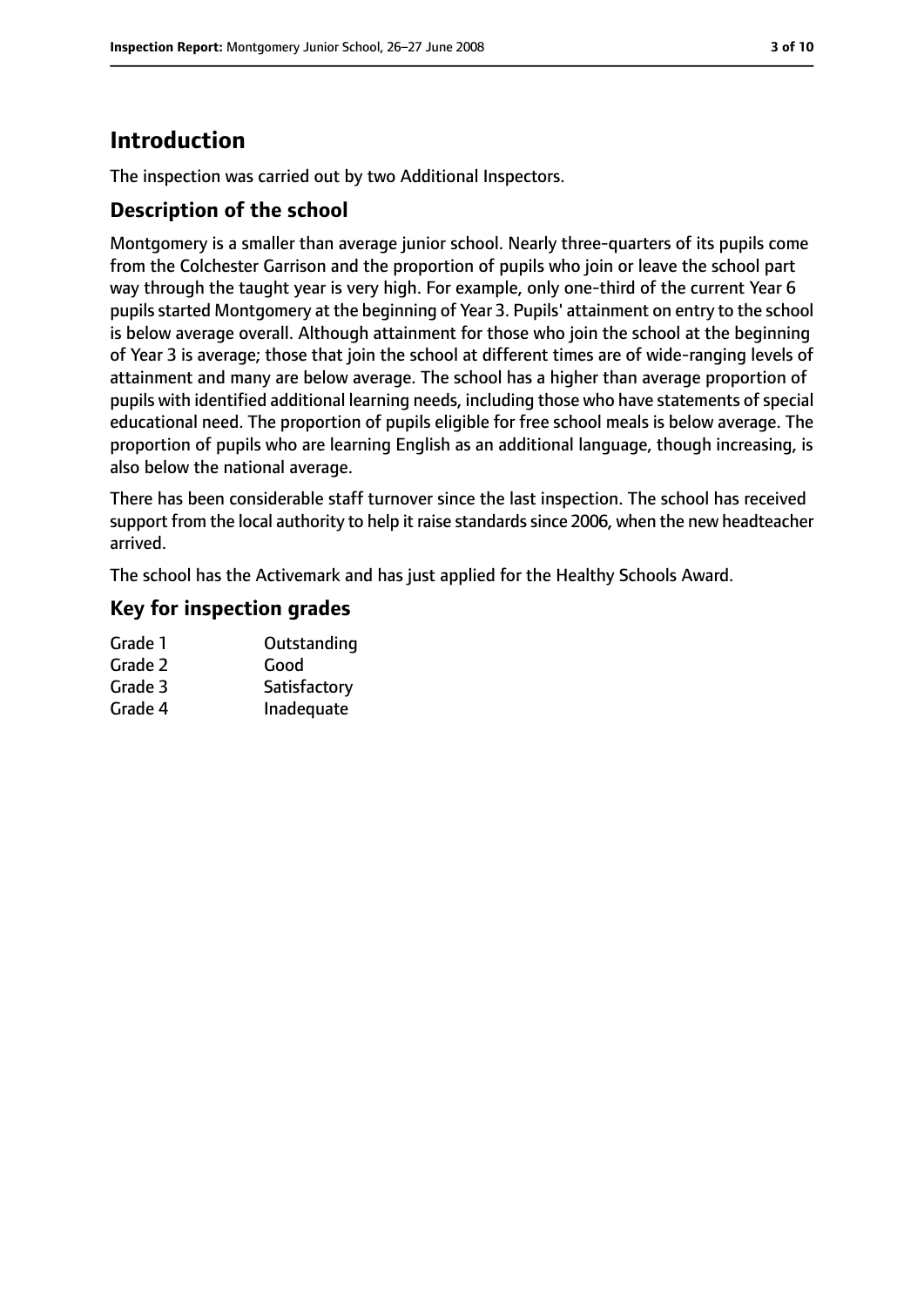# **Overall effectiveness of the school**

#### **Grade: 2**

This is a good school and staff, parents and pupils all agree that it is a great place to learn. Pupils say they cannot wait to get to school, because the teachers make the learning such fun and they feel they have a say in matters that are important to them. Standards are average overall, but rising, particularly in reading, mathematics and science. Significantly more pupils are on track to reach or exceed the nationally expected standards than in previous years.

Progress is good for all pupils, whatever their background or need, including the high number who only attend the school for part of this stage of their education. Progress is strongest in Years 3 and 4. These pupils have had the benefit, since entry, of the school's detailed and careful tracking of their progress in English, mathematics and science, and of the strengthened curriculum. In Years 5 and 6, pupils' progress has accelerated in the last year, because the school now uses the information it has about their learning to support pupils effectively. Pupils' progress in writing is satisfactory, but opportunities for developing this further are missed in some subjects. Although assessment and monitoring have improved considerably, the school does not track pupils' achievements in all subjects.

Pupils' personal development is good. Attendance is good and pupils behave well in and around school. Teaching and learning are also good. Particular strengths are the ways in which teachers help pupils to work things out for themselves and to have their own views of their learning. Teachers clearly enjoy their pupils' learning and celebrate it with them well. Consequently, pupils thoroughly enjoy coming to school. Teachers work well with families so that they too contribute well to their children's learning. The curriculum is now good and the provision for physical education and for information and communication technology (ICT) has improved significantly since the last inspection. Pupils really enjoy working in the new 'Information Bubble'.

This considerable improvement from 2006 has happened because of the commitment, determination and vision of the headteacher, the leadership team, all staff and governors. They have the confidence and trust of parents who say, 'We feel so lucky to be part of this school' and consider the leadership of the headteacher to be 'inspirational'. Parents stress that the school goes the extra mile in supporting their children, for example, when a parent is away on operational duties. The pastoral care and support given to pupils is exceptional. Pupils have every opportunity to talk about their feelings through the 'Bluey Club' and the 'Message in a Bottle', to ease their worries and concerns. Care support and guidance is good overall. Pupils say they feel safe in school and have adults to turn to for support if they feel upset.

Leadership and management, including governance are good. The school'sleaders have a secure understanding of the strengths and areas for improvement. They are taking the necessary action to bring about more improvement. They have drawn extremely well on the support available from the local authority and on government initiatives to deal with the school's previous weaknesses and turn things around. The school has good capacity to improve.

## **What the school should do to improve further**

- Improve pupils' writing standards and identify further opportunities for them to apply and develop their writing skills in other subjects.
- Develop the ways in which pupils' progress and skills in subjects other than English, mathematics and science are tracked.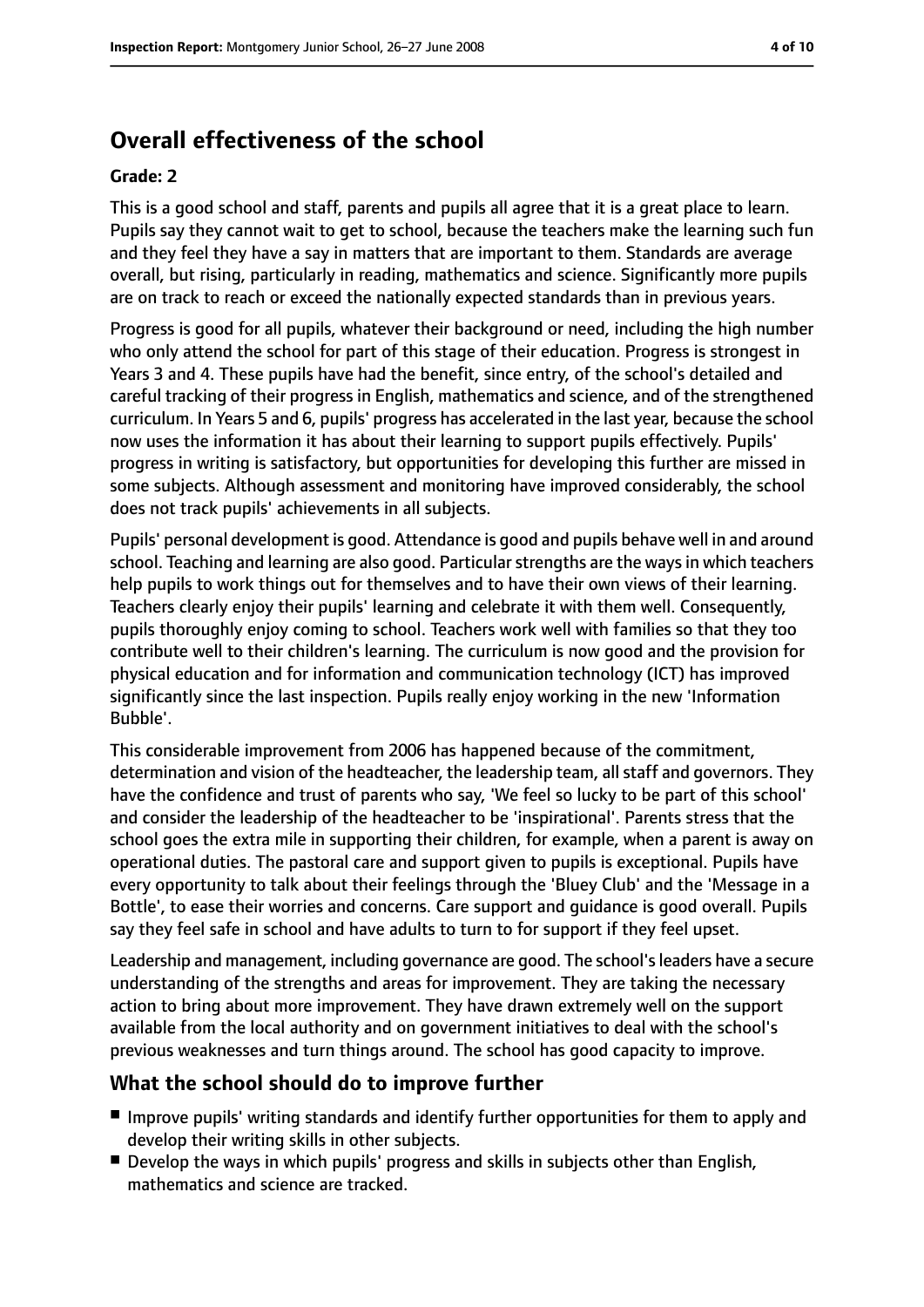# **Achievement and standards**

#### **Grade: 2**

Standards in mathematics show a marked improvement in 2008, from well below average previously, to average. The school's records also indicate that standards are currently average in writing and above average in reading and science. The school has successfully targeted extra support for pupils, particularly in literacy and numeracy. As a result, pupils' achievements are good, whatever their backgrounds, starting points or learning needs, except in writing where it is satisfactory. Year 6 achievement in particular has improved rapidly over the last year and is now good. The achievement of the many pupils who have arrived in school after Year 3 is good because of the effective support staff give them to help them to settle quickly into school routines.

# **Personal development and well-being**

#### **Grade: 2**

Pupils' spiritual, moral, social and cultural development is good and as a result; they have a keen sense of fairness and justice. They consider not only their learning but also how they play and work with others. They make a good and positive contribution to school and community life through, for example, charity work, their play zone activities, and working with children at the infant school. They think carefully about issues related to climate change. Pupils have a good understanding of healthy living and keeping safe. They take their duties on the school council seriously and are proud of their 'voice' and make sure it is heard. Attendance is good. Staff have high expectations of pupils' behaviour and they rise to these. Pupils who find it hard to behave well all the time are managed very well so that overall behaviour is good. By the time they leave the school, pupils show a remarkable maturity in the ways in which they think about the world and what is happening in it. They are well set for the next stage in their learning.

# **Quality of provision**

## **Teaching and learning**

#### **Grade: 2**

Teaching and learning are good because well-planned interesting lessons build systematically on previous learning and engage pupils well. Staff have particularly good relationships with pupils and lessons run smoothly at a good pace. Appropriately challenging work is well matched to pupils' abilities and needs so that they make good progress. Teachers tell pupils what they are going to learn in each lesson. Consequently, pupils feel confident in their learning and are able to succeed. At its best, teaching provides a strong focus on practical 'hands-on' learning and all are fully involved in the lesson. Teachers use the ends of lessons particularly well to consolidate learning points, assess pupils' progress and to develop their understanding of their own learning. In less successful lessons, the teaching does not give sufficient guidance to enable pupils to work well independently. Teaching assistants make a strong contribution to pupils' learning, particularly those who need additional support with their learning in reading, writing and mathematics.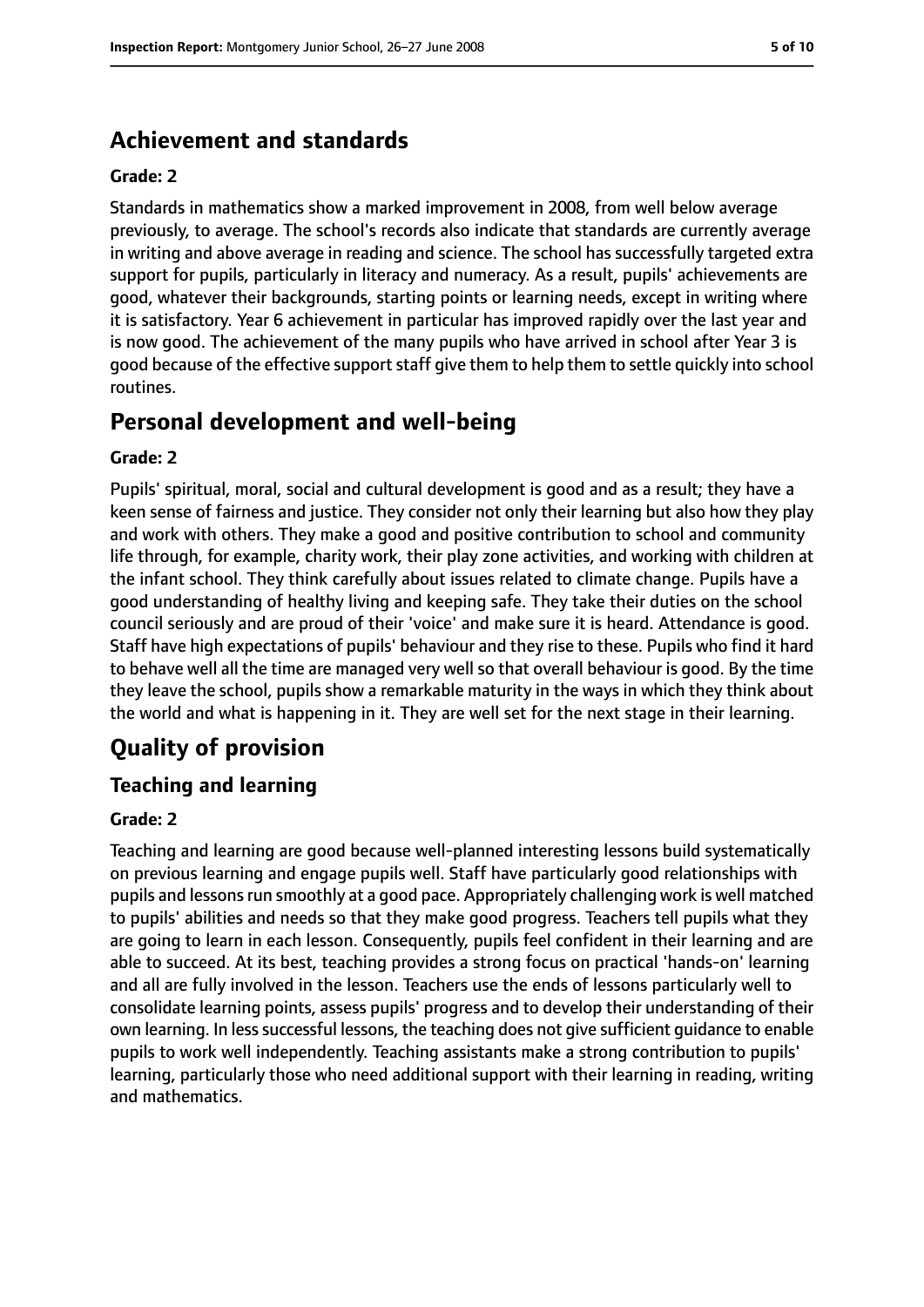#### **Curriculum and other activities**

#### **Grade: 2**

Good improvements to the curriculum have helped to raise standards and accelerate the rate of pupils' progress. Subjects are mostly taught through projects, focused on developing skills and capitalising on pupils' interests. Pupils say this helps their learning because lessons are relevant and 'learning is fun'. Opportunities for pupils to apply and develop their writing skills in other subjects, however, are limited. A rich and varied range of activities supports pupils' considerable enthusiasm for learning. These include visits, visitors and a good range of popular clubs. Once a week, a specific enrichment programme helps them to benefit from specialist teaching in sport, ICT, music and French. The programme for personal, social, health education and citizenship is very effective in teaching pupils how to lead safe and healthy lives, appreciate the effect of their behaviour on others and how to work and play well together. Successful work with an artist in residence has resulted in pupils' good understanding of racism, sexism and the needs of pupils with disabilities. Improved provision for ICT is helping to raise standards although plans to ensure the good use of ICT across the curriculum are not in place.

#### **Care, guidance and support**

#### **Grade: 2**

Pastoral care is excellent and academic guidance and support are good. Staff know, and respond to pupils' social and emotional needs in an extremely sensitive and caring manner. This results in happy, confident learners. Teachers quickly identify the needs of those pupils who find learning difficult and no time is lost in ensuring that these pupils receive the support they require, so they make good progress. Good relationships with parents and good links with outside agencies enable the many new pupils to settle quickly into school when they arrive. Transition arrangements between the infant and junior schools are good. Procedures for safeguarding pupils, child protection, reporting incidents and health and safety are all secure. Because teachers give helpful comments during lessons and when marking pupils' work, pupils are aware of what they are expected to learn and know how they can improve their work to meet their targets in English, mathematics and science. This level of support is not found in other subjects.

## **Leadership and management**

#### **Grade: 2**

The headteacher and senior leadership team provide strong leadership. They have established a clear, shared vision with governors and staff, many of whom are relatively new, about where they wish the school to be and what the next steps are in school improvement. They know the school very well. They are using challenging targets and development planning well to raise standards. They have accomplished a huge amount in a short time because of the excellent vision and drive of the headteacher. The impact can be seen, for example, in the revitalised curriculum, the improvements in teaching and learning and the rising standards. Good leadership from subject leaders is further developing the work of the school. They check on teaching and learning, including the skills pupils are learning, but not all collect evidence of whole school standards in their subjects. The strong governing body supports the school well, both as a 'critical friend' and through the ways in which governors use their particular skills. The school provides good value for money.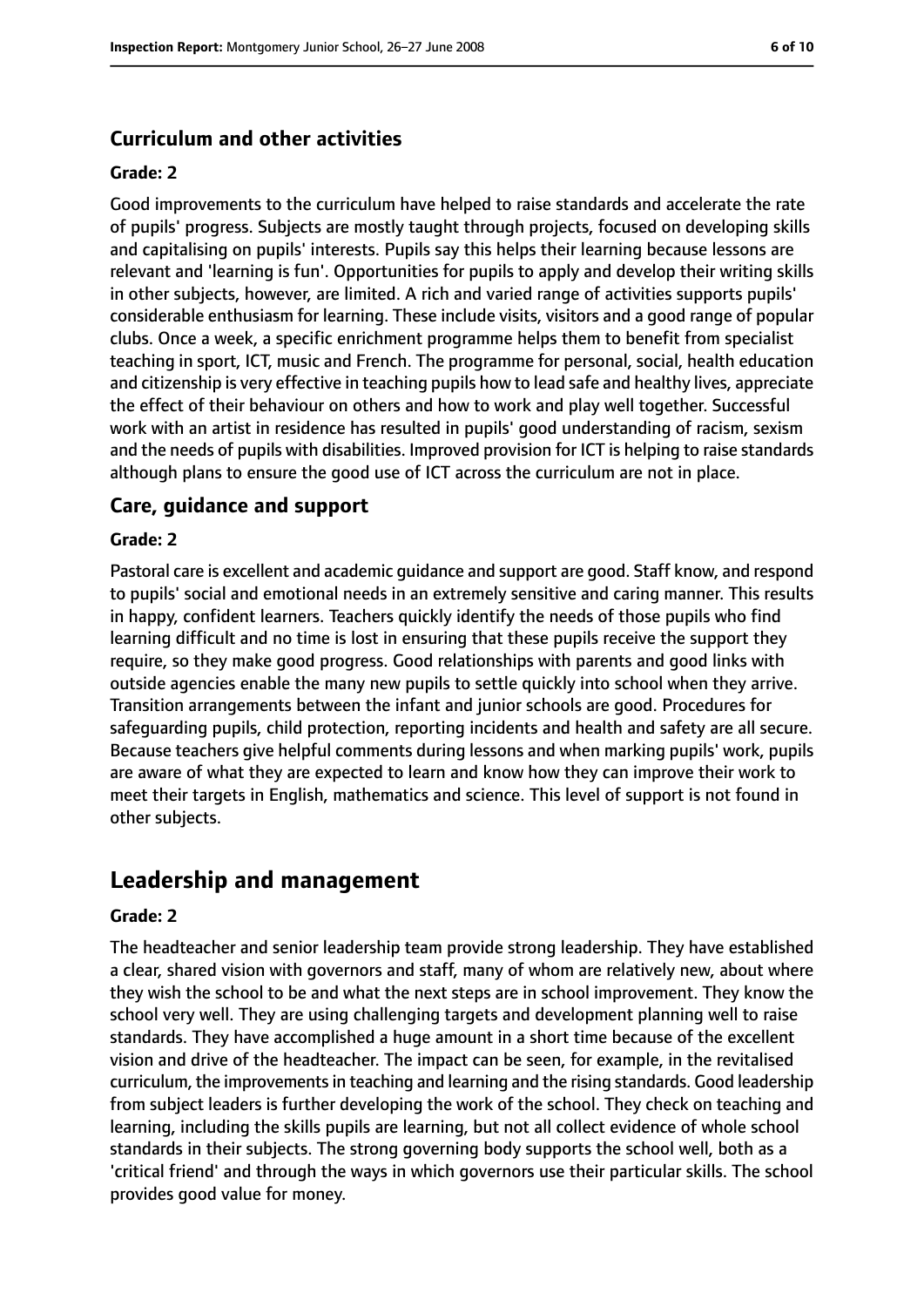**Any complaints about the inspection or the report should be made following the procedures set out in the guidance 'Complaints about school inspection', which is available from Ofsted's website: www.ofsted.gov.uk.**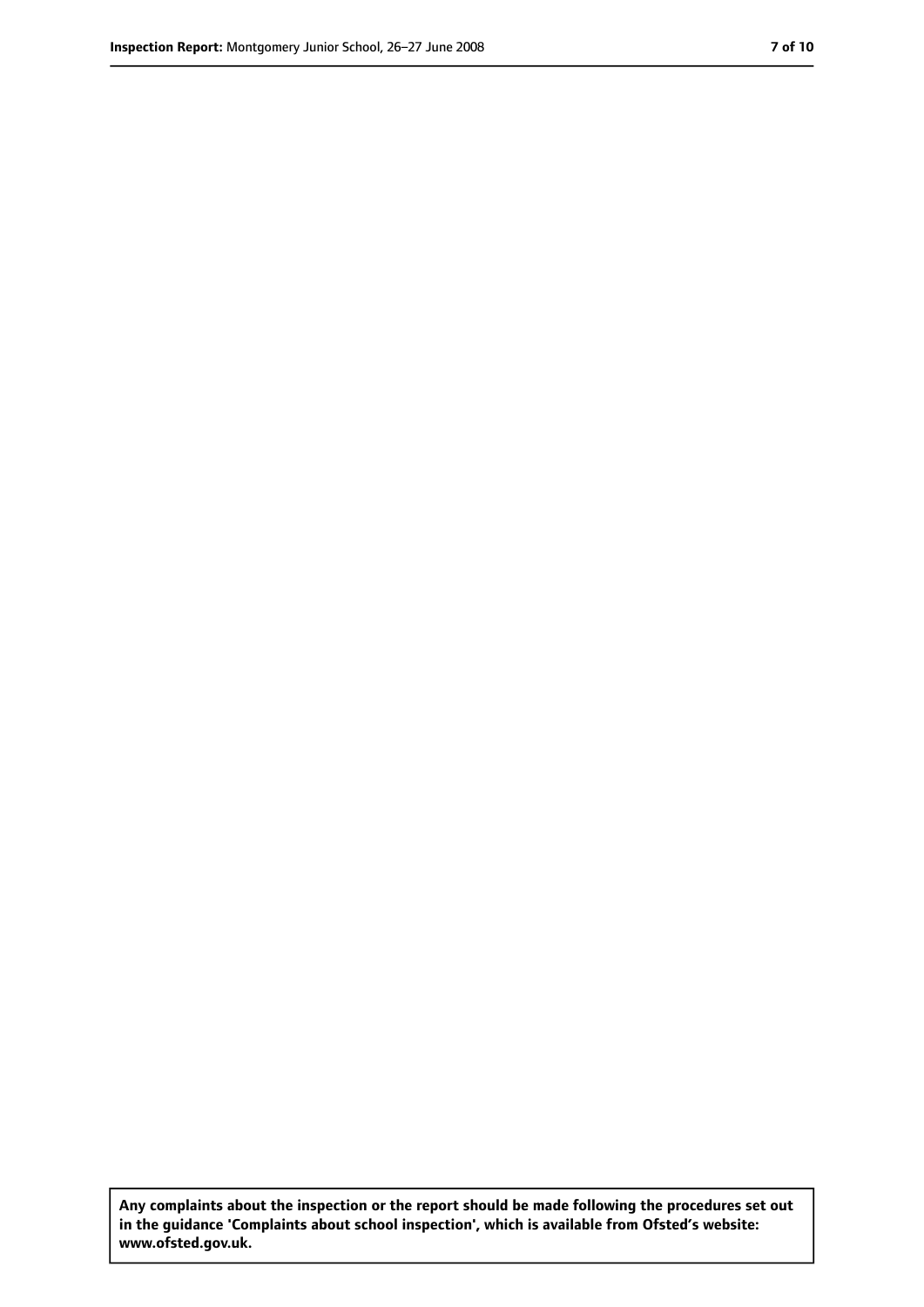#### **Annex A**

# **Inspection judgements**

| $^{\circ}$ Key to judgements: grade 1 is outstanding, grade 2 good, grade 3 satisfactory, and | <b>School</b>  |
|-----------------------------------------------------------------------------------------------|----------------|
| arade 4 inadeguate                                                                            | <b>Overall</b> |

# **Overall effectiveness**

| How effective, efficient and inclusive is the provision of education, integrated<br>care and any extended services in meeting the needs of learners? |     |
|------------------------------------------------------------------------------------------------------------------------------------------------------|-----|
| Effective steps have been taken to promote improvement since the last<br>inspection                                                                  | Yes |
| How well does the school work in partnership with others to promote learners'<br>well-being?                                                         |     |
| The capacity to make any necessary improvements                                                                                                      |     |

## **Achievement and standards**

| How well do learners achieve?                                                                               |  |
|-------------------------------------------------------------------------------------------------------------|--|
| The standards <sup>1</sup> reached by learners                                                              |  |
| How well learners make progress, taking account of any significant variations between<br>groups of learners |  |
| How well learners with learning difficulties and disabilities make progress                                 |  |

# **Personal development and well-being**

| How good is the overall personal development and well-being of the<br>learners?                                  |  |
|------------------------------------------------------------------------------------------------------------------|--|
| The extent of learners' spiritual, moral, social and cultural development                                        |  |
| The extent to which learners adopt healthy lifestyles                                                            |  |
| The extent to which learners adopt safe practices                                                                |  |
| How well learners enjoy their education                                                                          |  |
| The attendance of learners                                                                                       |  |
| The behaviour of learners                                                                                        |  |
| The extent to which learners make a positive contribution to the community                                       |  |
| How well learners develop workplace and other skills that will contribute to<br>their future economic well-being |  |

## **The quality of provision**

| How effective are teaching and learning in meeting the full range of the<br>learners' needs?                     |  |
|------------------------------------------------------------------------------------------------------------------|--|
| How well do the curriculum and other activities meet the range of needs<br>$^{\rm t}$ and interests of learners? |  |
| How well are learners cared for, guided and supported?                                                           |  |

 $^1$  Grade 1 - Exceptionally and consistently high; Grade 2 - Generally above average with none significantly below average; Grade 3 - Broadly average to below average; Grade 4 - Exceptionally low.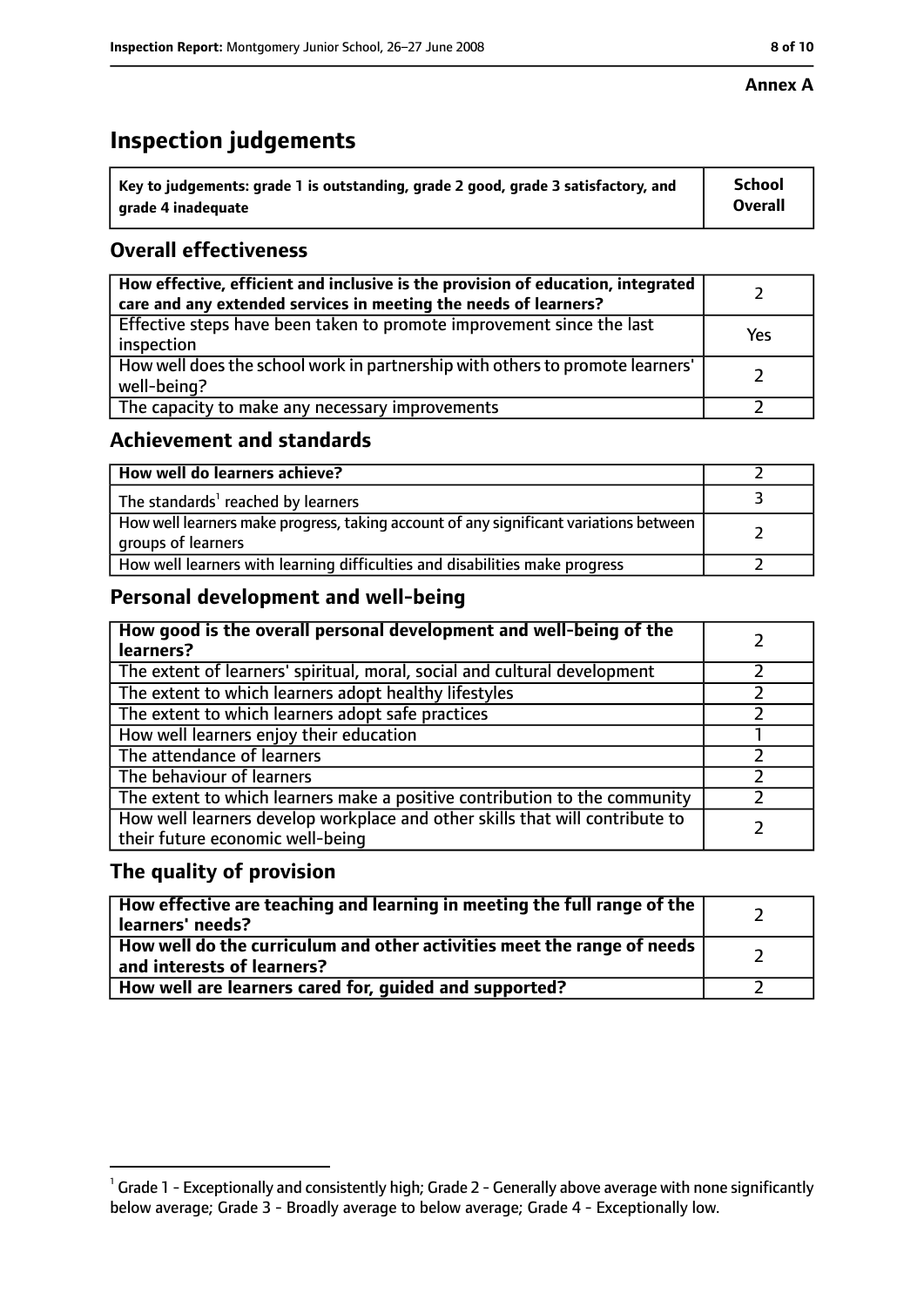# **Annex A**

# **Leadership and management**

| How effective are leadership and management in raising achievement<br>and supporting all learners?                                              |     |
|-------------------------------------------------------------------------------------------------------------------------------------------------|-----|
| How effectively leaders and managers at all levels set clear direction leading<br>to improvement and promote high quality of care and education |     |
| How effectively leaders and managers use challenging targets to raise standards                                                                 |     |
| The effectiveness of the school's self-evaluation                                                                                               |     |
| How well equality of opportunity is promoted and discrimination tackled so<br>that all learners achieve as well as they can                     |     |
| How effectively and efficiently resources, including staff, are deployed to<br>achieve value for money                                          | 7   |
| The extent to which governors and other supervisory boards discharge their<br>responsibilities                                                  | 7   |
| Do procedures for safequarding learners meet current government<br>requirements?                                                                | Yes |
| Does this school require special measures?                                                                                                      | No  |
| Does this school require a notice to improve?                                                                                                   | No  |